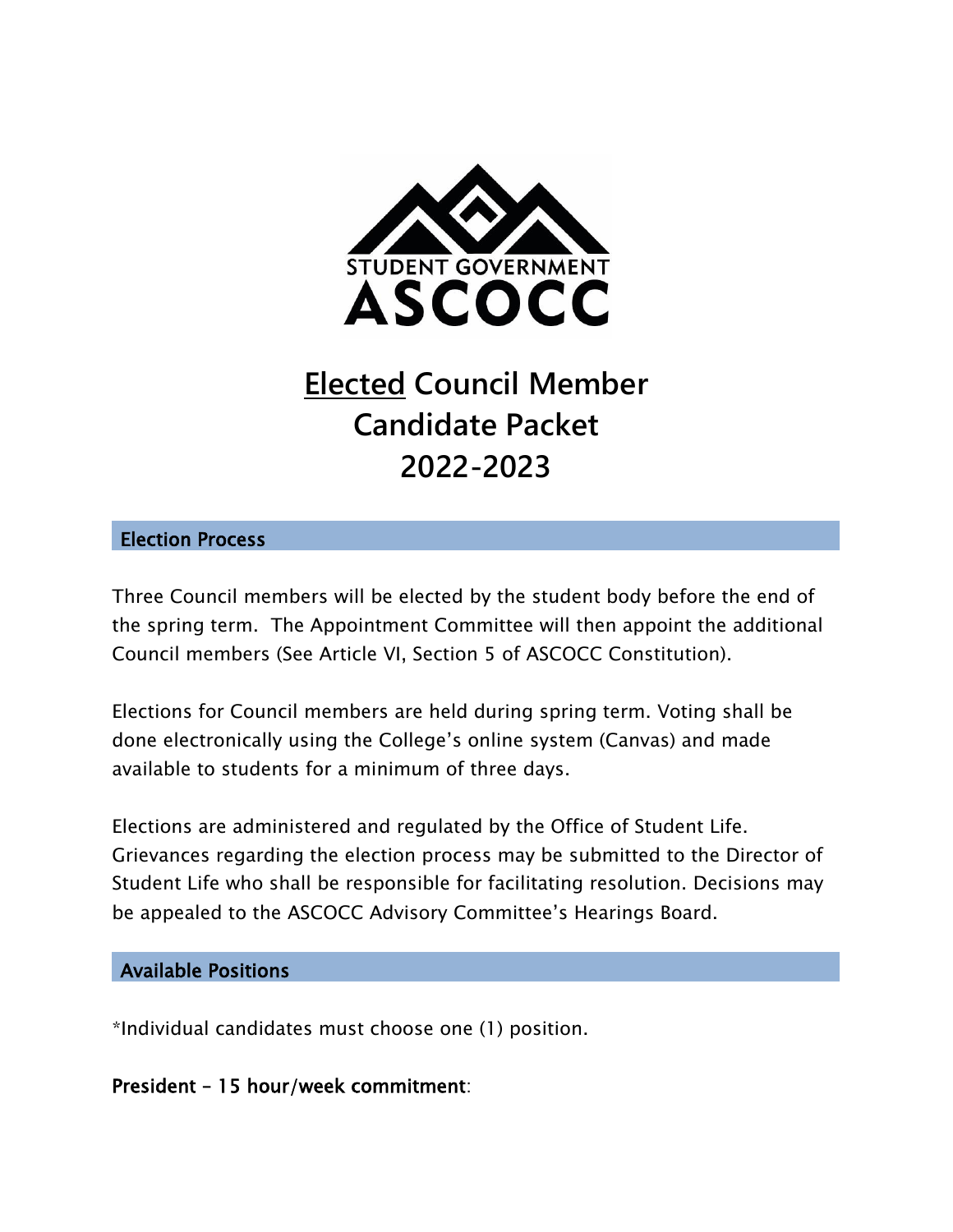\$840 per month Term begins July 1, 2022

- Chief executive officer & chair of council meetings
- Acts as official spokesperson for COCC students on campus and in the community
- Responsible for working with the council on the administration of programs
- Initiates the annual budget planning process
- Develops a yearly plan for council initiatives and student needs within 60 days of being elected
- Establish expectations and goals for the council and evaluate the council's performance twice yearly
- Represents student interest for COCC Board of Directors and for other administrative spaces,
- Works with the council to establish standards and goals for each individual position

# Director of Student Affairs – 12 hour/week commitment:

\$672 per month Term begins July 1, 2022

- Advocates for student organizations on campus in ASCOCC,
- Coordinate all student organizations including room reservations, flyer requests, accounts, maintaining and updating the student organizations manual, determining active and inactive student organizations on campus
- Works with clubs to develop and collaborate on events
- Ensures that ASCOCC maintains its support and presence in club spaces through regular meeting attendance
- Processes all paperwork submitted by clubs
- Serves as the ASCOCC rep. for the Student Affairs Committee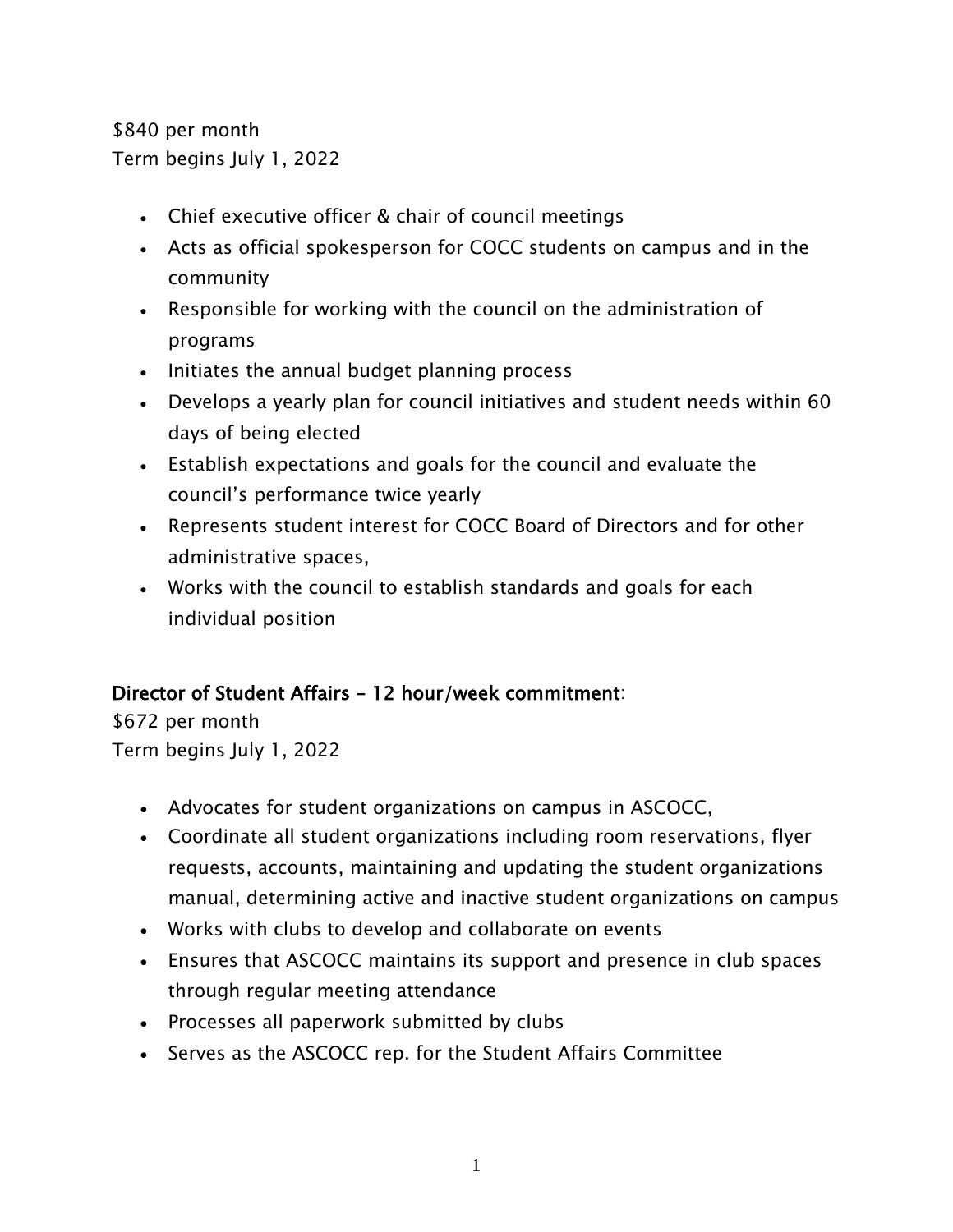Assumes all duties pertaining to office of the president in the absence of the president and all other duties as delegated by the president

# Director of Legislative Affairs – 12 hour/week commitment:

\$672 per month Term begins July 1, 2022

- Organizes and oversees student voter registration and voter education
- Advocates on behalf of student concerns and issues on a state and national level
- Works with students to identify campus-wide issues and concerns
- Tracks legislative actions and bills/measures that impact students on local, state, and national levels
- Develops voting education presentations, both historically relevant and recent developments
- Coordinates annual Oregon Council of Student Services Administrators' certification binder
- Serves on a college standing committee for the purpose of serving as a voice of the students
- Legislative connection to statewide student associations, COCC administration, COCC Board of Directors, local, state and national legislators

# Am I eligible to apply?

Applicants must maintain a minimum of six (6) COCC credits throughout each term in which they serve as a Council member. Council members serving during summer term must be enrolled in at least one COCC course of three credits (3) or more.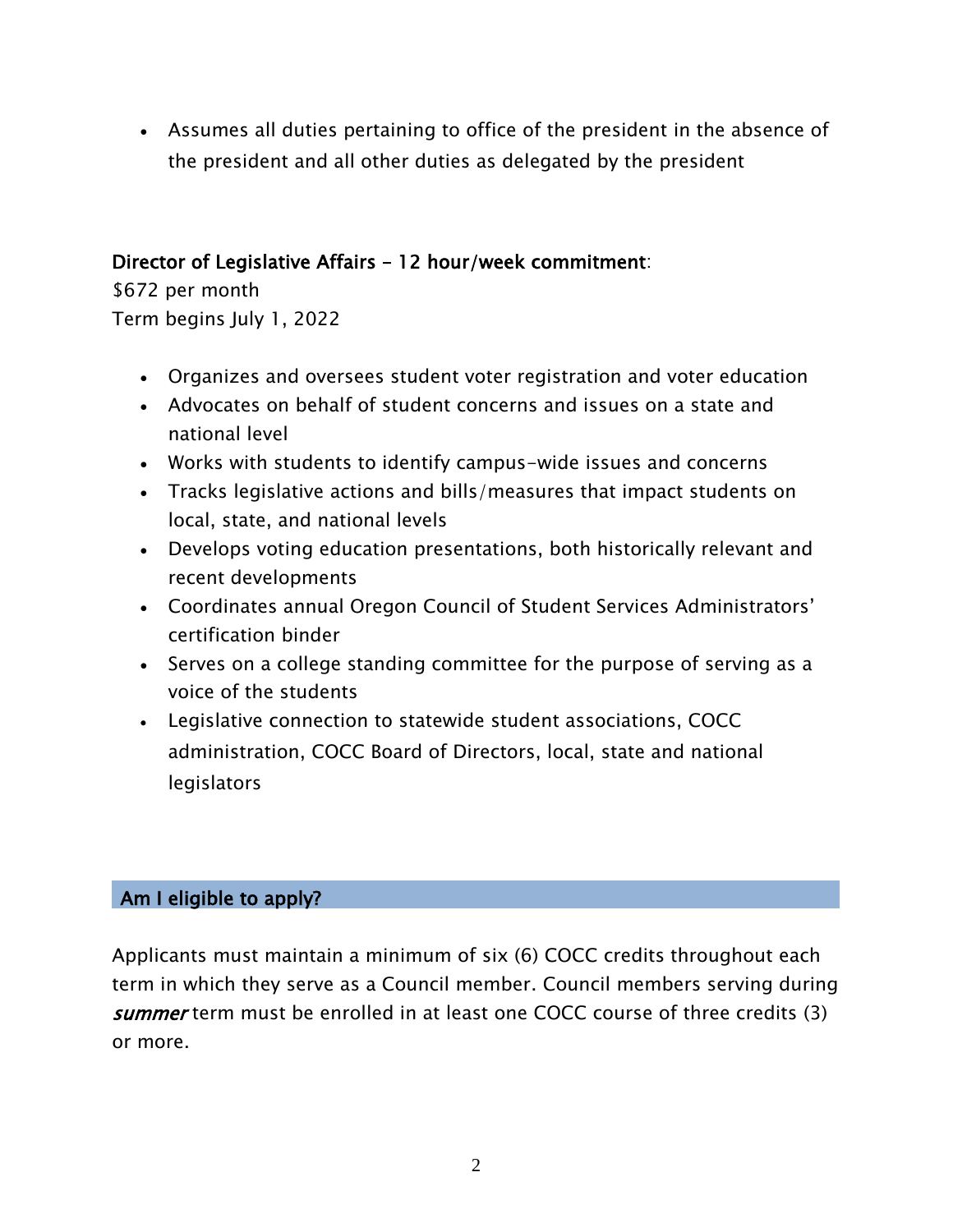Applicants must have a minimum COCC cumulative 2.0 grade point average to run for or be appointed to office.

Criminal background checks will be conducted on all (elected and appointed) eligible candidates in accordance with COCC policy. Candidates will receive criminal background check procedures upon submission of application packet. Final candidacy will be contingent upon passing criminal background check.

All applicant requirements will be verified by the Director of Student Life prior to elections.

Failure to meet any of these position requirements will result in disqualification of the application for election.

#### How do I apply?

This information will be used on the ASCOCC website and Qualtrics for students to review your qualifications for the election. Personal information will be redacted.

#### 1. Apply Online:

Applications for elected positions must be submitted through PeopleAdmin [\(https://jobs.cocc.edu\)](https://jobs.cocc.edu/), click 'Temporary P/T positions and search 'ASCOCC' Applications are due by 5:00pm on May 11th

#### 2. Reference Letters:

Each candidate must submit at least one (1) reference letter. The required letter must come from a COCC faculty or staff member. A second letter is optional and may be completed by anyone. These must be attached and submitted with your online application (step 1).

#### Election Schedule

Schedule is subject to change.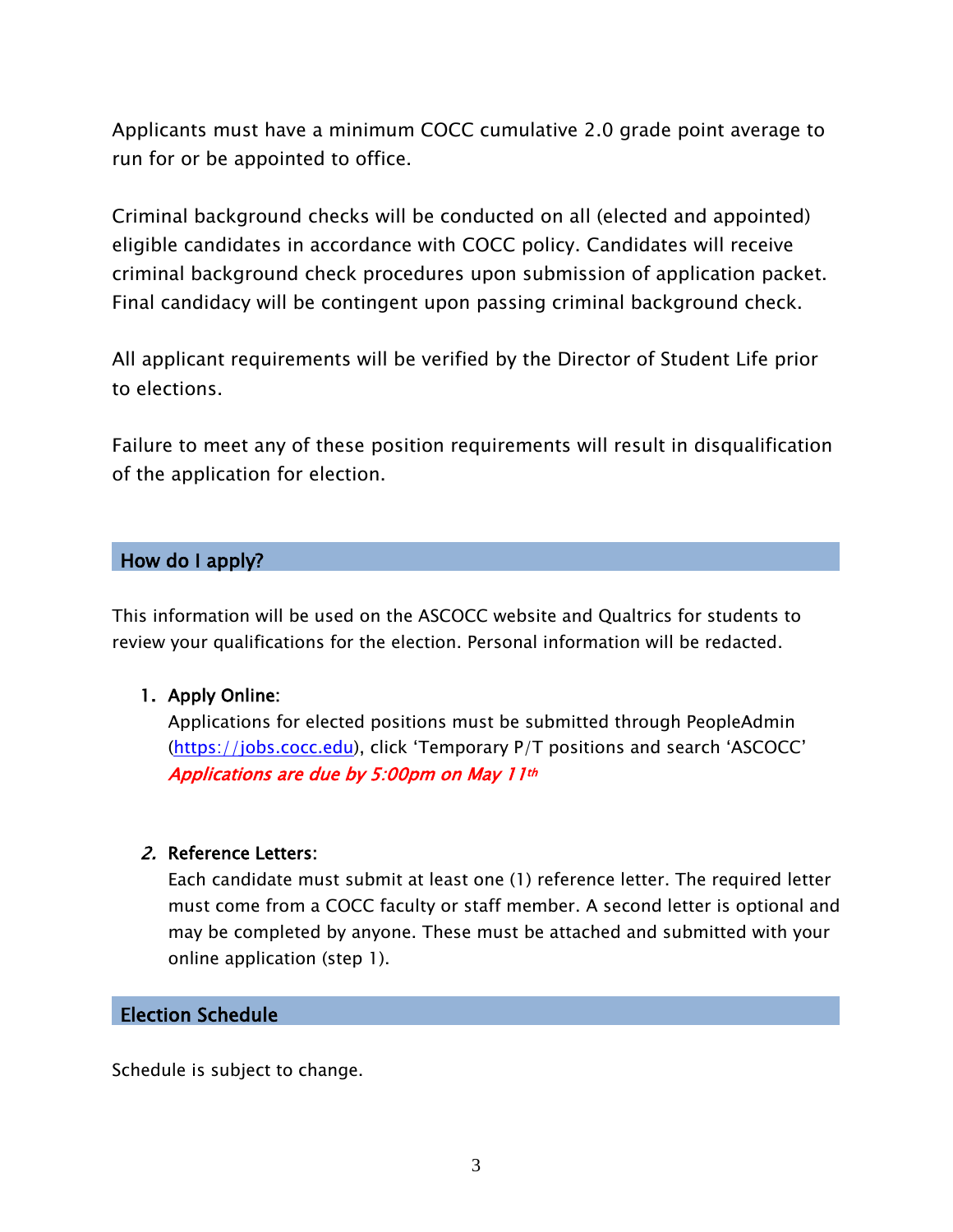| April 4       | Applications Available Online                                   |
|---------------|-----------------------------------------------------------------|
| May 11        | Applications Due by 5:00pm (https://jobs.cocc.edu)              |
| May $11 - 21$ | Candidate Campaigning (all campaign information will be online) |
| <b>May 12</b> | Candidate Forum   Zoom format, time TBD                         |
| May 16-21     | Elections Facilitated through Qualtrics                         |
| <b>May 25</b> | <b>Candidates Notified of Results</b>                           |
| June          | 2022-2023 ASCOCC Council Confirmed by COCC President            |

# Campaign Information

# Campaign regulations:

- 1. Any active or passive campaigning through the use of unsolicited e-mailings or phone calling is prohibited.
- 2. Candidates or agents representing candidates may not provide voting stations or assist voters in casting their vote.
- 3. All campaign materials must comply with current COCC campus posting policies, with the additional stipulations:
	- a. May not use the COCC logo in any form.
	- b. May not slander any person running for office or involved in the election process or current members of ASCOCC.

Violations of election policies may result in a warning and up to immediate disqualification from the election. Response to violations is the sole discretion of the Director of Student Life. Appeals of Director of Student Life decisions will be heard through the ASCOCC Advisory Committee.